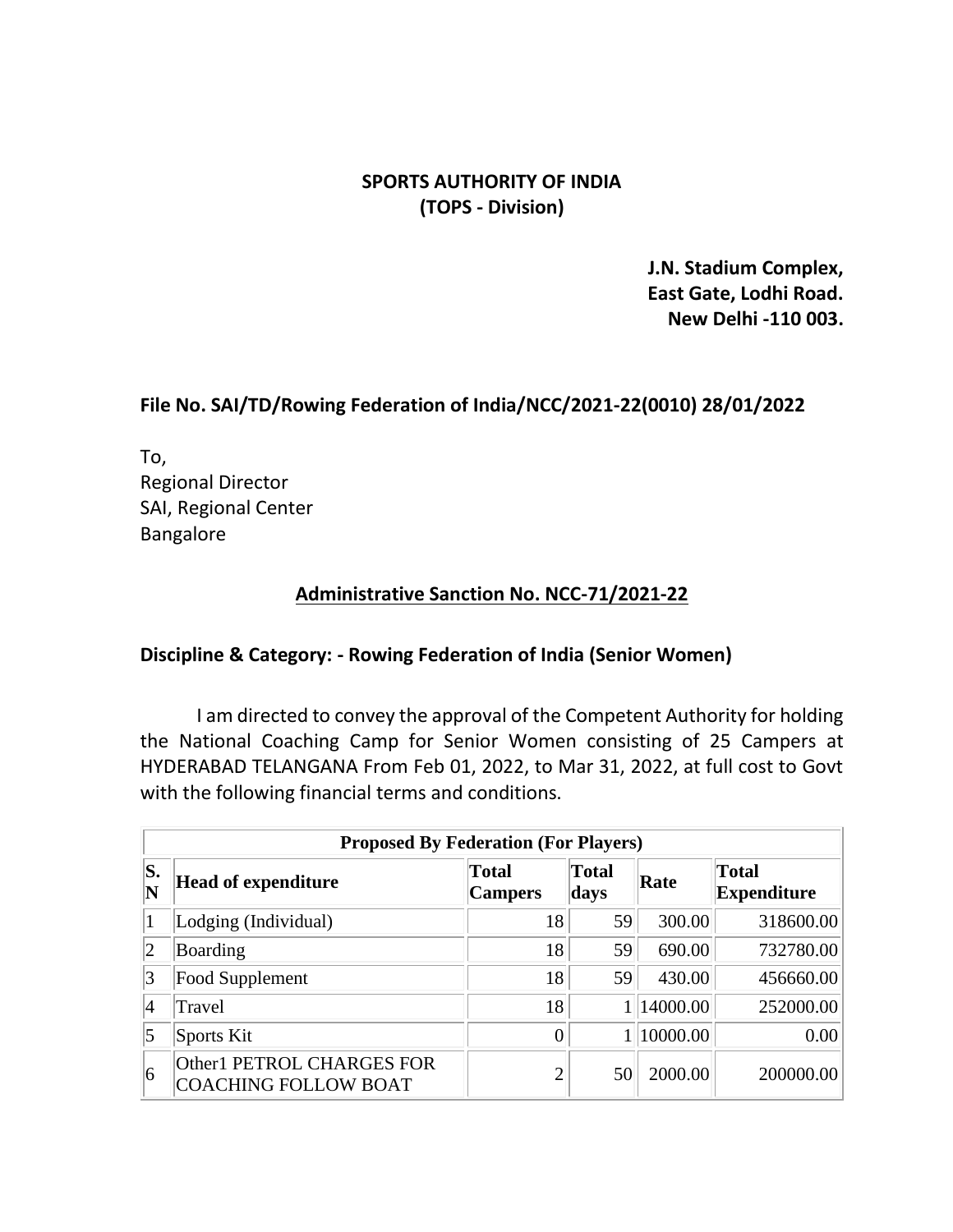| 7               | Other2 MEDICAL CHARGES                    |                                |                | 18                   |                | 1              | 1000.00  |                                    | 18000.00   |
|-----------------|-------------------------------------------|--------------------------------|----------------|----------------------|----------------|----------------|----------|------------------------------------|------------|
| $\overline{8}$  | Other3 RCPTR CHARGES                      |                                |                | 18                   |                | $\overline{2}$ | 700.00   |                                    | 25200.00   |
| <b>Total</b>    |                                           |                                |                |                      |                |                |          |                                    | 2003240.00 |
|                 | <b>Proposed By Federation (For Staff)</b> |                                |                |                      |                |                |          |                                    |            |
|                 | <b>S.N</b> Head of expenditure            | <b>Total</b><br><b>Campers</b> |                | <b>Total</b><br>days |                | Rate           |          | <b>Total</b><br><b>Expenditure</b> |            |
| $\mathbf{1}$    | Lodging (Individual)                      |                                | $\overline{4}$ |                      | 59             |                | 500.00   |                                    | 118000.00  |
| $ 2\rangle$     | Boarding                                  |                                | 6              |                      | 59             |                | 690.00   |                                    | 244260.00  |
| $\overline{3}$  | Travel                                    |                                | 3              |                      |                |                | 15000.00 |                                    | 45000.00   |
| 4               | Other1 ONE TIME KIT<br><b>CHARGES</b>     |                                | $\Omega$       |                      |                |                | 10000.00 |                                    | 0.00       |
| $\vert 5 \vert$ | Other2 MEDICINE                           |                                | 6              |                      | $\mathbf{1}$   |                | 1000.00  |                                    | 6000.00    |
| 6               | Other3 RCPTR                              |                                | 6              |                      | $\overline{2}$ |                | 700.00   |                                    | 8400.00    |
|                 | <b>Total</b>                              |                                |                |                      |                |                |          | 421660.00                          |            |

|                      | <b>Remuneration</b>            |                               |                                        |                                              |                      |             |                                    |
|----------------------|--------------------------------|-------------------------------|----------------------------------------|----------------------------------------------|----------------------|-------------|------------------------------------|
|                      |                                |                               |                                        | <b>Proposed By Federation (Remuneration)</b> |                      |             |                                    |
| $ {\bf S}.{\bf N}\>$ |                                | <b>Head of</b><br>expenditure | Name of<br><b>Campers</b>              |                                              | <b>Total</b><br>days | Rate        | <b>Total</b><br><b>Expenditure</b> |
| 1                    |                                | Coach                         |                                        | <b>SOMA BARUA</b>                            |                      | 59 75000.00 | 147500.00                          |
| $\overline{2}$       |                                | Coach                         |                                        | <b>AMIT SINGH</b>                            |                      | 59 75000.00 | 147500.00                          |
| 3                    |                                | Doctors                       | <b>DR A KAMLESH</b>                    |                                              |                      | 15 45000.00 | 22500.00                           |
| $\vert 4$            |                                | Masseurs/Masseuse             | <b>SONI BHAWANI</b>                    |                                              |                      | 59 40000.00 | 78666.67                           |
| 5                    |                                | Others                        | <b>BOAT BOY</b><br><b>TIRUPATI RAO</b> |                                              |                      | 59 20000.00 | 39333.33                           |
|                      | <b>Total</b>                   |                               |                                        |                                              |                      |             | 435500.00                          |
|                      |                                |                               |                                        | <b>Approved By SAI (For Players)</b>         |                      |             |                                    |
|                      | <b>S.N</b> Head of expenditure |                               |                                        | <b>Total</b><br><b>Campers</b>               | <b>Total</b><br>days | Rate        | <b>Total</b><br><b>Expenditure</b> |
| 1                    | Lodging (Individual)           |                               | 18                                     | 59                                           | 300.00               | 318600.00   |                                    |
| $\overline{c}$       | Boarding                       |                               | 18                                     | 59                                           | 690.00               | 732780.00   |                                    |
| 3                    | Food Supplement                |                               |                                        | 18                                           | 59                   | 430.00      | 456660.00                          |
| $\overline{4}$       | Travel                         |                               | 18                                     | $\mathbf{1}$                                 | 14000.00             | 252000.00   |                                    |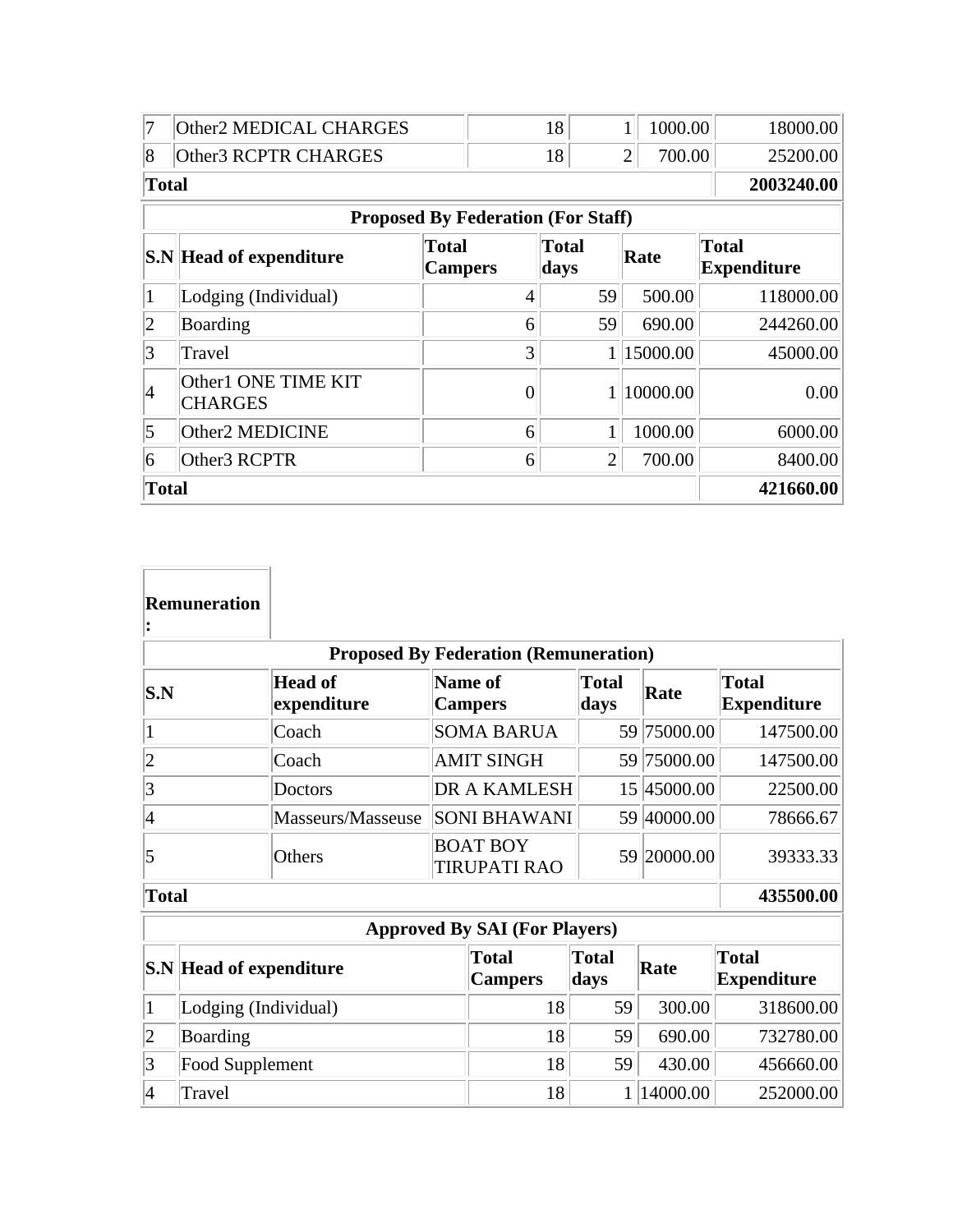|       | Sports Kit                                        |    |       | 1   10000.00 | 0.00 <sub>l</sub> |
|-------|---------------------------------------------------|----|-------|--------------|-------------------|
| 16    | Other1 PETROL CHARGES FOR<br>COACHING FOLLOW BOAT |    | .50 l | 2000.00      | 200000.00         |
|       | Other2 MEDICAL CHARGES                            | 18 |       | 1000.00      | 18000.00          |
|       | Other3 RCPTR CHARGES                              | 18 |       | 700.00       | 25200.00          |
| Total |                                                   |    |       |              | 2003240.00        |

|                | <b>Approved By SAI (For Staff)</b>    |                                |                |          |                                    |  |  |
|----------------|---------------------------------------|--------------------------------|----------------|----------|------------------------------------|--|--|
|                | <b>S.N</b> Head of expenditure        | <b>Total</b><br><b>Campers</b> | Total<br>days  | Rate     | <b>Total</b><br><b>Expenditure</b> |  |  |
| $\vert$ 1      | Lodging (Individual)                  | 4                              | 59             | 500.00   | 118000.00                          |  |  |
| $ 2\rangle$    | Boarding                              | 6                              | 59             | 690.00   | 244260.00                          |  |  |
| 3              | Travel                                | 3                              |                | 15000.00 | 45000.00                           |  |  |
| $\vert_4$      | Other1 ONE TIME KIT<br><b>CHARGES</b> |                                |                | 10000.00 | 0.00                               |  |  |
| $\vert$ 5      | Other2 MEDICINE                       | 6                              |                | 1000.00  | 6000.00                            |  |  |
| $\overline{6}$ | Other3 RCPTR                          | 6                              | $\overline{2}$ | 700.00   | 8400.00                            |  |  |
| Total          |                                       | 421660.00                      |                |          |                                    |  |  |

### **Remuneration :**

| <b>Approved By SAI (Remuneration)</b> |                               |                                        |                      |             |                             |
|---------------------------------------|-------------------------------|----------------------------------------|----------------------|-------------|-----------------------------|
| S.N                                   | <b>Head of</b><br>expenditure | Name of<br><b>Campers</b>              | <b>Total</b><br>days | Rate        | Total<br><b>Expenditure</b> |
|                                       | Coach                         | <b>SOMA BARUA</b>                      |                      | 59 75000.00 | 147500.00                   |
| $ 2\rangle$                           | Coach                         | <b>AMIT SINGH</b>                      |                      | 59 75000.00 | 147500.00                   |
| 3                                     | Doctors                       | <b>DR A KAMLESH</b>                    |                      | 15 45000.00 | 22500.00                    |
| 14                                    | Masseurs/Masseuse             | <b>SONI BHAWANI</b>                    |                      | 59 40000.00 | 78666.67                    |
| 5                                     | Others                        | <b>BOAT BOY</b><br><b>TIRUPATI RAO</b> |                      | 59 20000.00 | 39333.33                    |
| Total                                 |                               |                                        |                      |             | 435500.00                   |

# **List of Campers are as follows.**

| S.N | <b>NAME OF PLAYERS</b> | <b>Recommendations by SAI</b> |
|-----|------------------------|-------------------------------|
|     | AVINASH KAUR           |                               |
|     | <b>KHUSPREET KAUR</b>  |                               |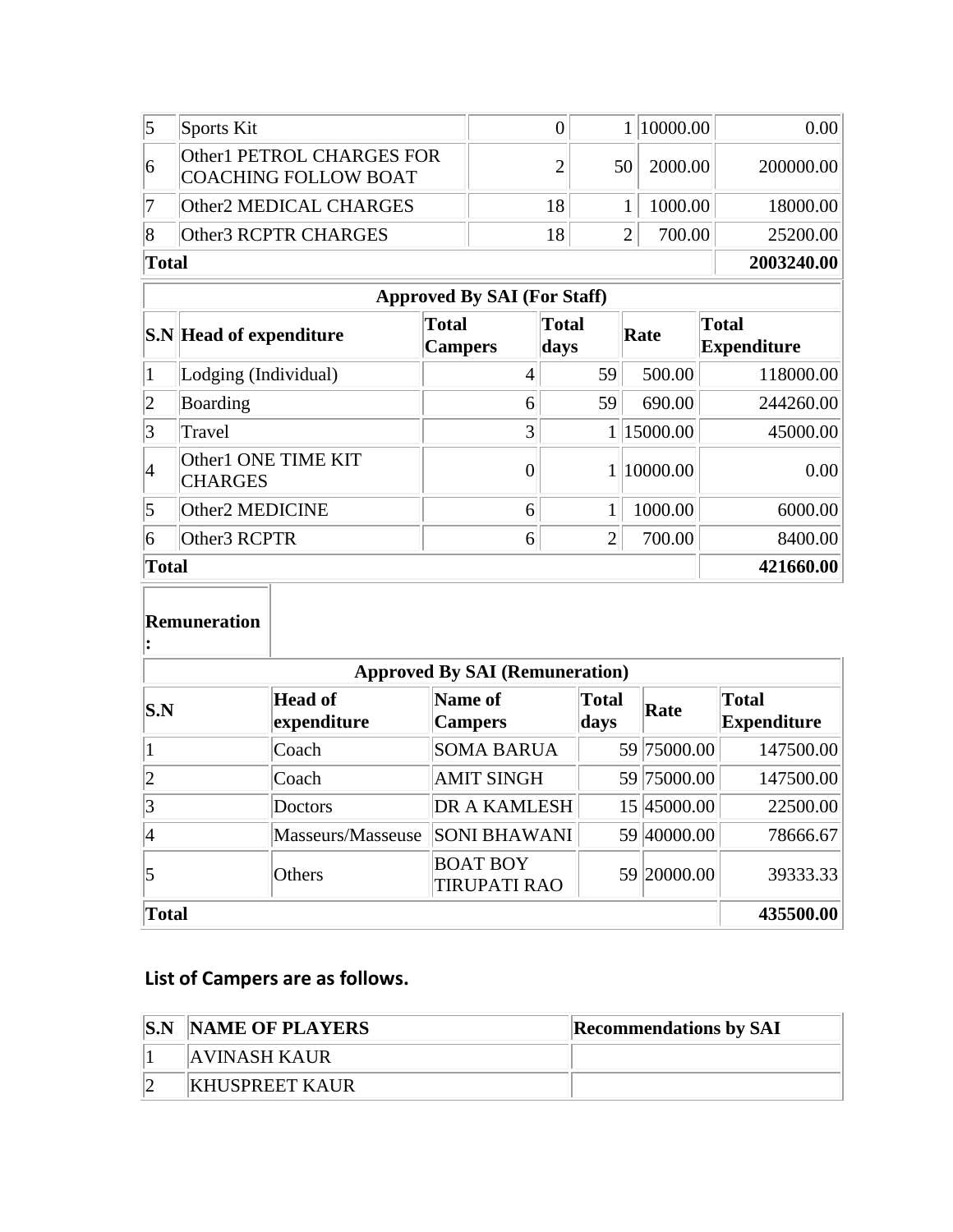| 3               | <b>VERSHA KB</b>            |  |
|-----------------|-----------------------------|--|
| $\vert 4 \vert$ | KIRAN D/O LATE RAJESH KUMAR |  |
| $\vert 5 \vert$ | <b>RITU KAUDI</b>           |  |
| $\overline{6}$  | <b>SONALI SWAIN</b>         |  |
| 7               | HAOBIJAM TENDENTHOI DEVI    |  |
| $\vert 8 \vert$ | THANGJAM PRIYA DEVI         |  |
| $\overline{9}$  | <b>ARCHANA A</b>            |  |
| 10              | <b>ROSE MARIYA JOSHY</b>    |  |
| 11              | <b>MEENAKSHY VS</b>         |  |
| 12              | <b>ASMITA KARKETTA</b>      |  |
| 13              | <b>JHARNA HASTI</b>         |  |
| 14              | <b>TAMIL SELVI</b>          |  |
| 15              | <b>ROSE MESTICA MERIL</b>   |  |
| 16              | <b>BHAGAVATHIR</b>          |  |
| 17              | V, SRIKANTH (COX)           |  |
| 18              | <b>DEPIKA XESS</b>          |  |

| S.N            | <b>NAME OF Staff</b>  | <b>Recommendations by SAI</b> |
|----------------|-----------------------|-------------------------------|
|                | <b>INDERPAL SINGH</b> | Cost To Govt.                 |
| $ 2\rangle$    | <b>AMIT SINGH</b>     | Cost To Govt.                 |
| 3              | <b>SOMA BARUA</b>     | Cost To Govt.                 |
| 4              | TBD                   | Cost To Govt.                 |
| $\overline{5}$ | SONI BHAWANI          | Cost To Govt.                 |
| 6              | <b>TIRUPATI RAO</b>   | Cost To Govt.                 |
| 17             | <b>JENIL KRISHNAN</b> |                               |

# **Grand Total Of Approved Expenditure: 2860400.00**

1. Medical expenditure on actual basis, provided the said injury is not covered under Insurance. However Regional Center may incurred the expenditure immediately and claimed the same amount from Insurance agency. Subsequently a separate record be maintained in such cases by the concern Regional Center.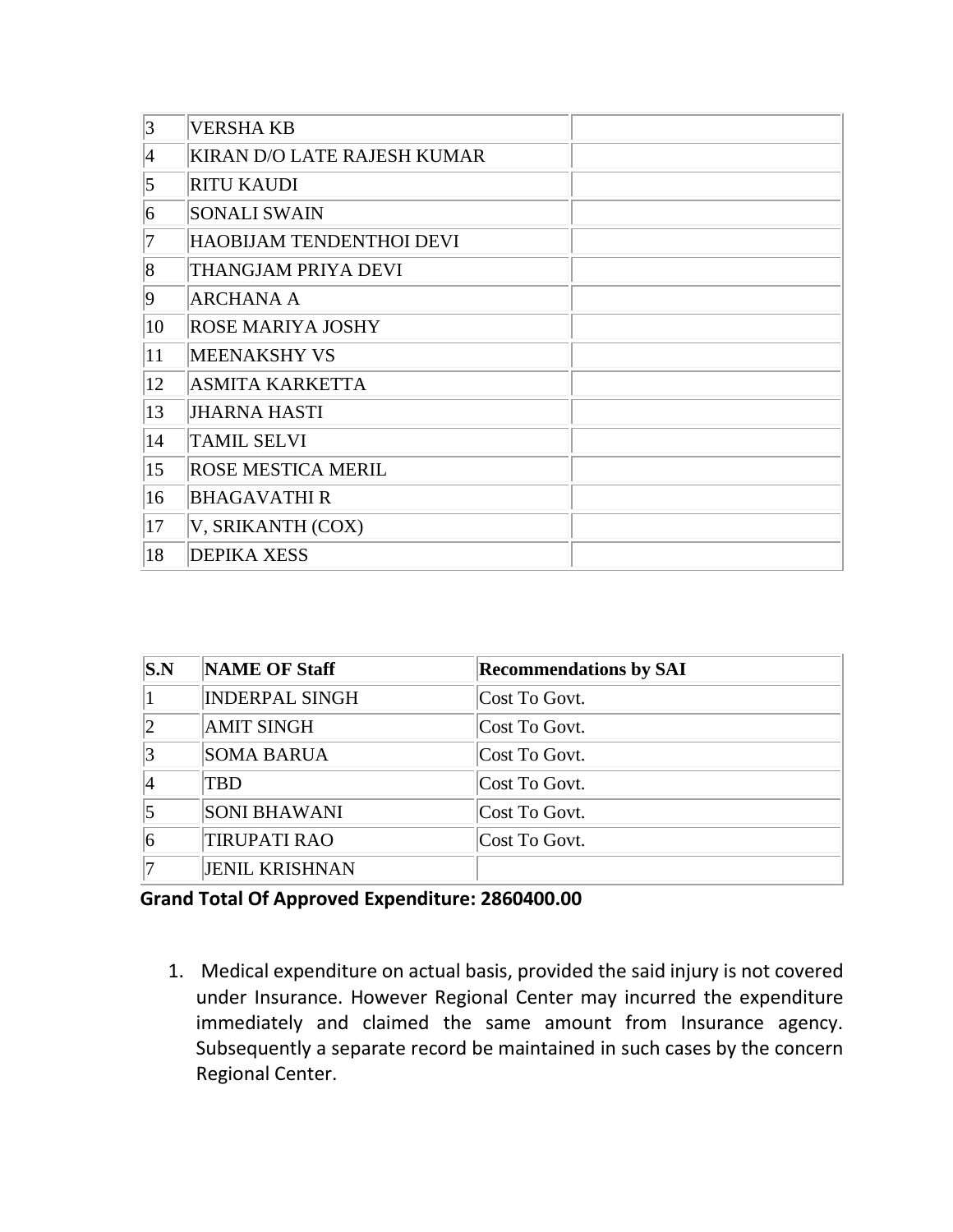- 2. List of campers reported for the camp should be forwarded to the TOPS Division immediately after 2nd day from the commencement of the camp.
- 3. Any inclusion/deletion of National Coaching Campers should not be entertained without prior approval of the TOPS Division.
- 4. On conclusion of the Coaching Camp Regional Center shall submit a report on coaching camp within 10 days to the TOPS Division, New Delhi.
- 5. The Regional Center/Organizer to make all the necessary arrangements as per approved norms/approved by Competent Authority, for the camp sanctioned.
- 6. The Expenditure may be debited under the head of Financial Assistance to NSFs.
- 7. Sports kit (if approved above) will be issued by concerned Regional Centre once in a year as per norms, irrespective of number of the camps attended.
- 8. Food Supplements, if applicable, will be procured by the NSF's and distributed to the players through the concerned Regional Centre after stock entry in respective stock register, Cost of the same will be reimbursed to the NSFs on receipt of income and expenditure statement and Utilization Certificate (as per GFR-2017 Form 12-A) audited by CAG empaneled Chartered Accountant and counter signed by authorized signatory of concerned NSF.
- 9. The head of Institutions / Regional Centre should submit the monthly expenditure statement discipline and head wise on the last working day of the month and utilization certificate within 15 days after completion of the camp to the TOPS Division.
- 10. An advance of Rs. 2145300**/-** as 75% of Rs. 2860400**/-** may be released to **Rowing Federation of India** for making arrangements from by concerned Regional Centre for smooth conduct of the National Coaching Camp. The Bills /Account of the camp will be settled by Regional Centre on receipt of expenditure statement along with utilization certificates in the prescribed form GFR – 2017 (form 12-A) duly certified by Chartered Accountant firm